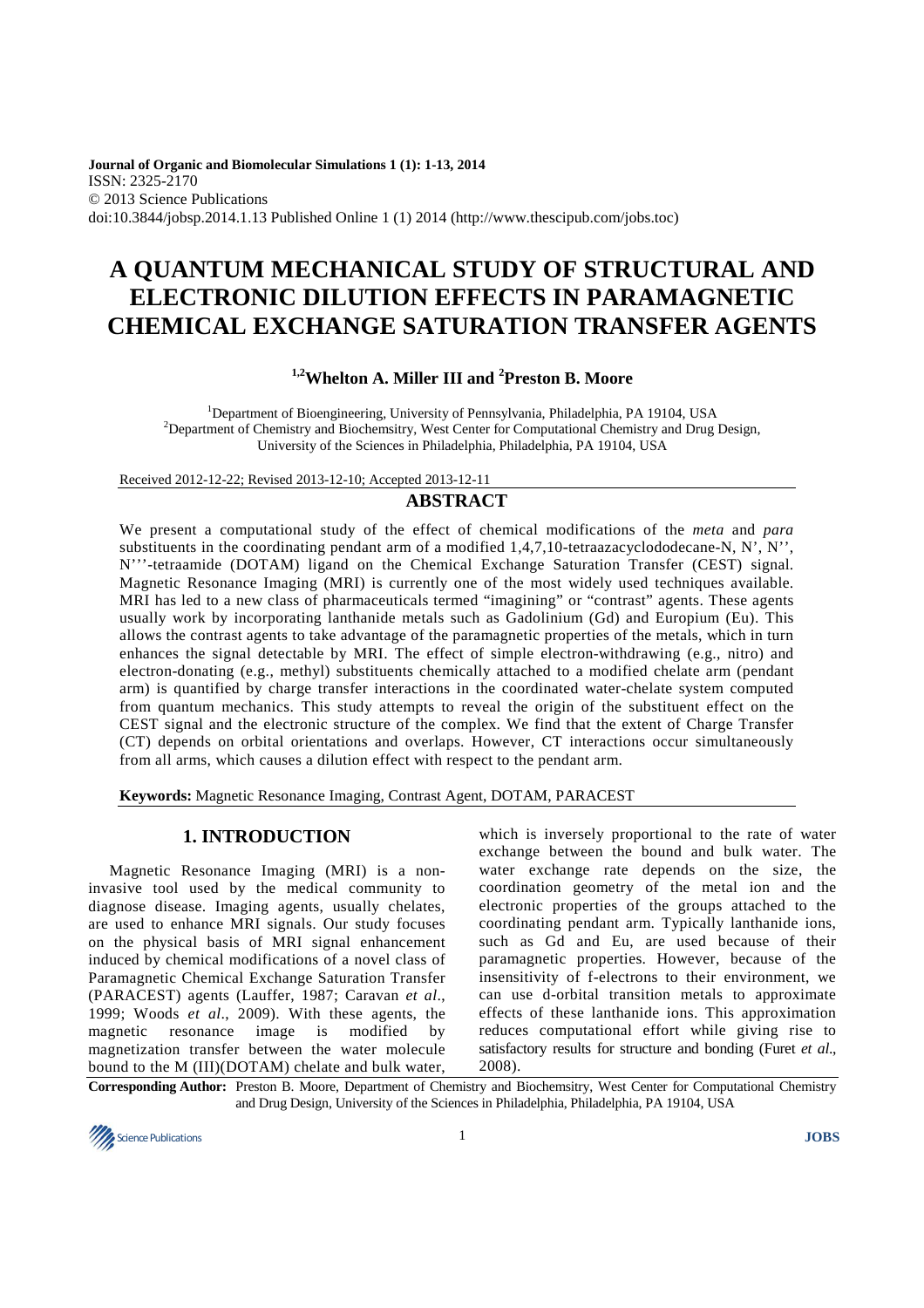1,4,7,10-tetraazacyclododecane-1,4,7,10-tetraacetic acid (DOTA) and DOTA-like derivatives typically exist in two diasteriomeric forms, m-Twisted Square Antiprism (TSA) and M-Square Antiprism (SA), which differ by the rotation of their corresponding acetate arms (Aime *et al*., 1994). The two diasteriomers come from the orientation of the two square planes formed by the four nitrogens and four oxygens coordinating the metal ion. These arrangements appear common to all DOTA-like ligrands, such as the 1,4,7,10-tetraazacyclododecane-N,N,N,N-tetraamide (DOTAM) considered in this work. For M(III)(DOTAM) complexes, in the case of [Eu(III)(DOTAM)(H2O)], an m-type structure has been found (Woods *et al*., 2003).

It is important to understand the relationship between the bound and bulk water with contrast agents. By investigating the role of electronics and CT interactions, we hope to combine this with the results from current literature to further the knowledge of ligand design. The goal of this study is to understand the electronic structure effect of modifying DOTAM with a phenyl pendant arm (**Fig. 1**). The pendant arm is substitued with various substiuents ranging from electron donating to electron withdrawing, e.g., p/m-OCH3, p/m-CH3, p/m-F, p/m-CN. We hypothesized that electron-donating substiuents would push the electron density from the pendant benzene through the coordinating amide and onto the central metal ion. This would weaken the metal-water interaction and accelerate water exchange. Conversely, electronwithdrawing groups were expected to decelerate water exchange by pulling electron density from the coordinating amide and strengthening the metal-water bond. Here, we used computational methods to understand the interactions between the central M(III) ion and exchangeable water molecules to compare the interactions across the complexes with different pendant arms.



**Fig. 1.** General Structure of modified ligand with pendant arm

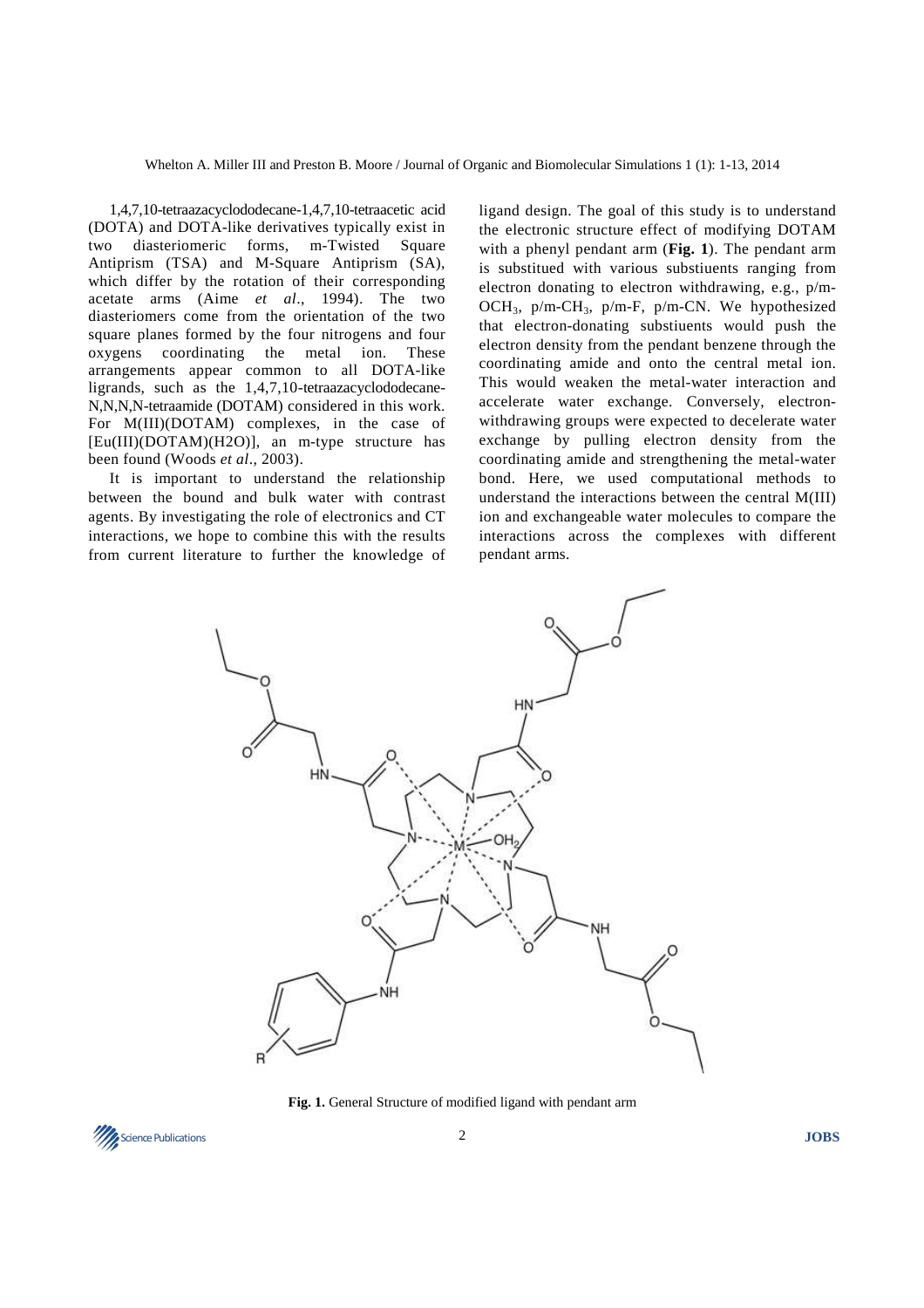# **2. MATERIALS AND METHODS**

#### **2.1. Methodology**

The starting geometry was obtained by substituting Eu(III) with  $Y(III)$  and  $Sc(III)$  in the X-ray structure of the Eu(DOTAM) complex (Aime *et al*., 1999a). Y(III) has approximately the same size, charge and coordination as Gd(III) and Eu(III) and is considered a pseudo-lanthanide. Sc(III) was used to support and compare the results from the Y(III) complexes. The geometry was optimized using Density Functional Theory (DFT), at the B3LYP (Becke, 1993; Lee *et al*., 1988) Level. Basis sets used were: LANL2DZ (Wadt and Hay, 1985; Hay and Wadt, 1985a; 1985b) and DGDZVP (Yurieva *et al*., 2008; Dunning and Huzinaga, 1976). Analysis of results was performed using Natural Bond Orbital Theory (Reed *et al*., 1988; Weinhold, 1998). Calculations were carried out by Gaussian03 (Frisch, 2004) and NBO (Aime *et al*., 1994; Glendening *et al*., 2001). Software packages. Literature results were used to compare and verify the calculated Y(III) and Sc(III) structures with experimental data (Lau *et al*., 2006; Kotex *et al*., 2006; Benetollo *et al*., 2003; Muller *et al*., 2002; Kumar *et al*., 1994; Parker *et al*., 2003).

#### **2.2. Hammett Constants**

To compare the effects of different substituents attached to the pendant benzene, Hammett Constants were used to standardize the relationship between substituents and CT interactions. Hammett Constants were developed by Hammett (1937) and are commonly used in organic chemistry to describe the relationship between reaction rates and equilibrium constants for many reactions involving benzoic acid and benzoic acid-like derivatives with *meta* or *para* substituents. These constants are specific for aromatic reactions differing by the type of substituent; however, they are not limited to benzoic acid (Gross and Seybold, 2001; Pratt *et al*., 2004; Ilieva *et al*., 2002).

Typically, Hammett Constant interactions work by two methods, induction and resonance. Induction interactions take place through the sigma  $(\sigma)$  bond system and generally rely on the electronegativity properties of the substituent. Resonance interactions occur through the pi  $(\pi)$  system and take advantage of the delocalized electrons in the benzene ring (Sinnokrot and Sherrill, 2003; Campanelli *et al*., 2003), which, for example, can interact with atoms with lone-pair electrons (Gung *et al*., 2008). The location and structure of the pendant benzene is designed to take advantage of both induction and resonance interactions from the benzene ring. This effect on the  $\pi$ -system in particular, will depend on the category of the substituent as well as its location at either the *meta* or *para* positions. The effect of the substituent is transmitted through the conjugated  $\pi$ -system, which will in turn affect the charge of the coordinating oxygen. This change can be quantified by the relationship of the substituent to its Hammett Constant (Hollingsworth *et al*., 2002). The relationship between the Hammett Constant (σ) and the charge of the oxygen on the pendant arm should be linear. As the  $\sigma$ -value increases, denoting an Electron-Withdrawing Group (EWG), the charge on the oxygen should become more positive. As the σ-value decreases, denoting an Electron-Donating Group (EDG) the charge on the oxygen should become more negative. No substituent (H), has a Hammett Constant of (0.0) and will represent neither an increase nor decrease in the charge of the coordinating oxygen. Because of the associated change in charge as a result of shielding and deshielding with respect to the substituent, the relationship between the Hammett Constant and charge can also be tracked via NMR (Elango *et al*., 2005).

### **3. RESULTS**

#### **3.1. Structure of Arms**

To quantify the relationship of the pendant arm substituent with the charge on the chelating oxygen, the pendant arm was separated from the compound (**Fig. 2**). The resulting compound was then optimized using the DFT/dgdzvp level of theory. The carbonyl oxygen charge was examined using Natural Population Analysis. The chelating oxygen charge was found to be in good correlation with the Hammett Constant and gave a good linear fit with respect to the Hammett Constant, as expected (**Fig. 3**). This showed that CT interactions were indeed being transmitted from the pendant benzene to the coordinating oxygen.

## **3.2. Structure of Modified M(III)(DOTAM) Complex**

The DOTAM consists of a coordination section between the carbonyl oxygen and the capping nitrogen (**Fig. 2 and 4**), separated by a methylene group  $(CH_2)$ . The tail end of the structure consists of an ethyl acetate group for 3 out of 4 arms. The modified portion of the complex, the "pendant group," consists of benzene with various electron-donating or electron-withdrawing groups substituted at the *meta* or *para* position with respect to the amide group (**Fig. 2 and 4**).

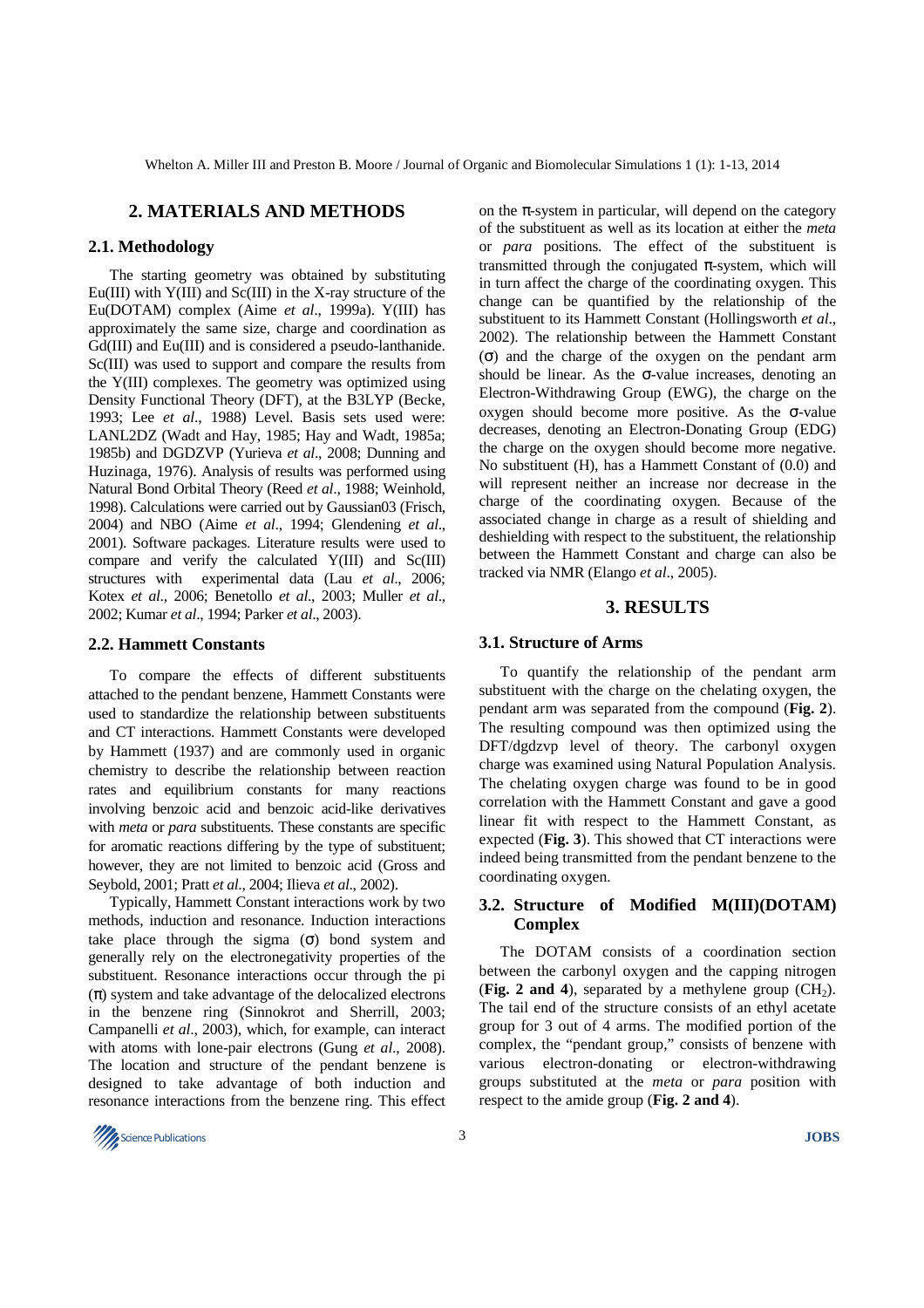

**Fig. 2.** Coordination scheme for pendant arm structure and for clarity, pendant arm structure shown in ball and stick model: red, oxygen; grey, carbon; white, hydrogen; dark blue, nitrogen



**Fig. 3.** Charge distributions for pendant arm (separated from the complex) with relation to Hammett Constant (σ) Left, Natural Population Analysis (NPA)



**Fig. 4.** Left: side view; right: top view. For clarity, complex structure shown in stick model, exchangeable water in ball and stick model. Green, yttrium; red, oxygen; blue, carbon; white, hydrogen; dark blue, nitrogen

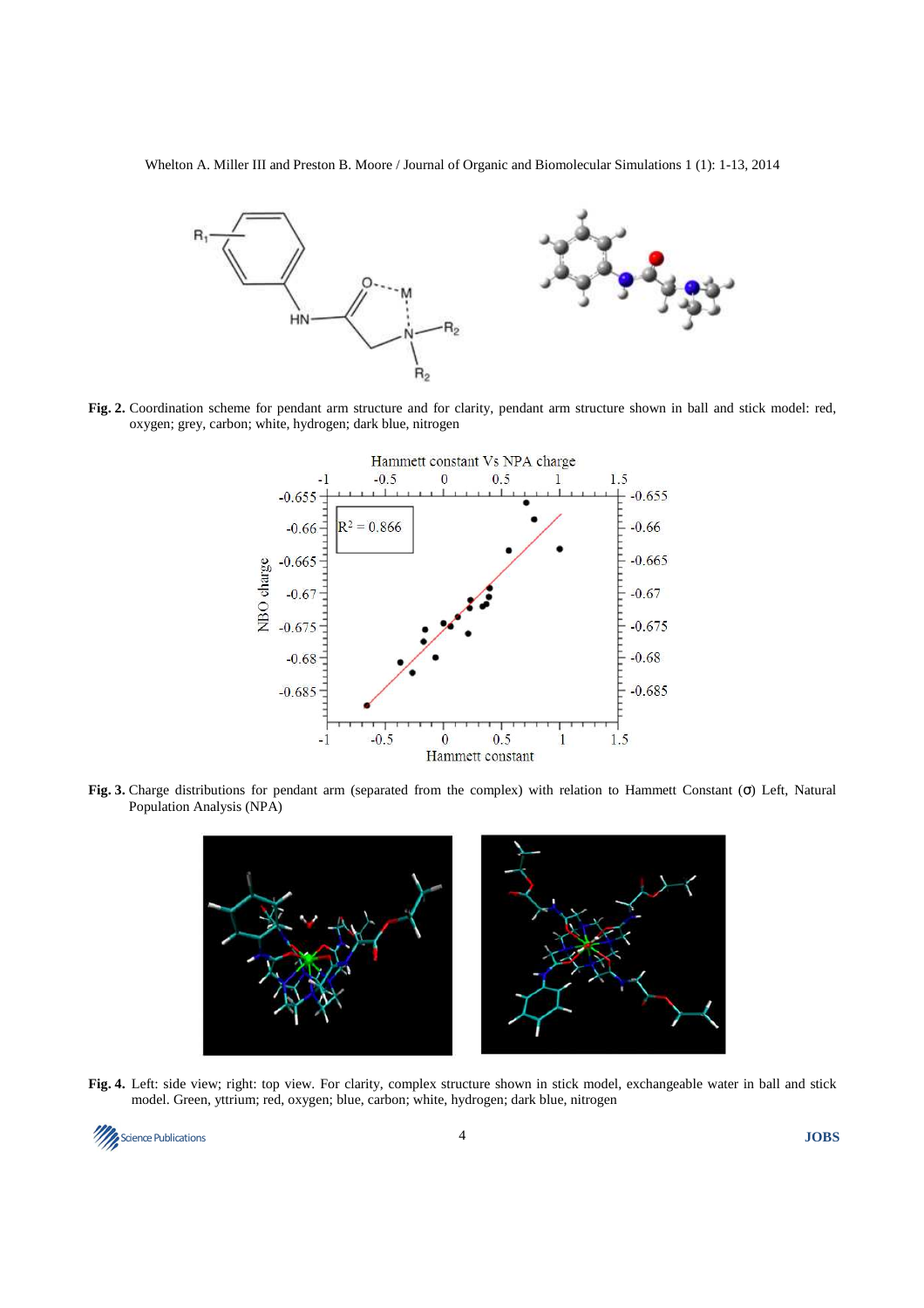The structures of complexes were optimized, all with coordinated water to M(III) and without coordinated water to M(III). Of the two conformations (Square Anti-Prism (SAP) and Twisted Square Anti-Prism (TSAP)), the optimized structure in most cases resembles the TSAP conformation, agreeing with experimentally derived geometries of related Sc and Y complexes (Lau *et al*., 2006; Kotex *et al*., 2006; Benetollo *et al*., 2003; Muller *et al*., 2002; Kumar *et al*., 1994; Parker *et al*., 2003).

The extent of CT depends on orbital orientations and overlaps empty Sc(III) and Y(III) orbitals (3d and 4d respectively), as well as the lone pairs of the carbonyl oxygen atom of the variable arm. Water will undergo a slight conformation change once bonded to the metal ion. This change, described by Water Perturbation Energy (WPE), can be calculated using Equation 1. This conformational change is the difference between unbound water and water bound to the ligand. The shift after binding is small, ranging from 0.03 kcal moL<sup>-1</sup> for scandium and 0.10 kcal moL<sup>-1</sup> for yttrium. However small, this change in conformation could result in proton shift, which could account for changes in exchange rate (Caravan *et al*., 2003; Aime *et al*., 1999b) and thus affect the MRI contrast:

$$
\begin{bmatrix} \text{water}(\text{optimized}) \end{bmatrix} - \begin{bmatrix} \text{water}(\text{ligand}) \end{bmatrix}
$$

$$
= \begin{bmatrix} \text{Water Perturbation Energy} \end{bmatrix} \text{ (WPE)} \tag{1}
$$

## **3.3. Ligand Perturbation and Charge Transfer Interactions**

Upon binding, the ligand shifts conformation (Consentino *et al*., 2004; Stoppioni and Vaira, 2002), which is described by the Ligand Perturbation Energy (LPE). This conformational shift is substantial and much larger when compared to WPE. The LPE can be calculated using Equation 2. **Table 1** shows that for scandium the LPE ranges from  $7-12$  kcal moL<sup>-1</sup>, which is approximately the same amount of energy as the metalwater bond discussed later in this study. For yttrium, there is also a significant amount of energy that goes into the LPE, ranging from 3-8 kcal moL<sup>-1</sup>. Based on these results, we can see that the amount of perturbation in both the ligand and water is highly dependent on the metal ion (Zhang *et al*., 2002):

\n
$$
\begin{bmatrix}\n \text{Ligand} - \text{water}(\text{optimized}) \right] - \left[ \text{water}(\text{ligand}) \right] \\
- \left[ \text{Ligand} - \text{no} - \text{water}(\text{optimized}) \right]\n \end{bmatrix}
$$
\n

\n\n
$$
- \left[ \text{energy of water conformation change} \right]
$$
\n

\n\n
$$
- \left[ \text{I, i, and Perturbation Energy} \right] \left( \text{DE} \right)
$$
\n

= [Ligand Perturbation Energy](LPE)



| shift of the DOTAM ligand after water attached |                                         |                       |  |
|------------------------------------------------|-----------------------------------------|-----------------------|--|
| Substituent                                    | Ligand perturbation Ligand perturbation |                       |  |
| $(\sigma$ -value)                              | energy (Sc) kcal/mol                    | energy $(Y)$ kcal/mol |  |
| $pCH3$ (-0.17)                                 | 8.74                                    | 3.53                  |  |
| pCN(1.0)                                       | 7.88                                    | 3.72                  |  |
| pF(0.062)                                      | 8.02                                    | 3.45                  |  |
| H(0.0)                                         | 8.62                                    | 3.49                  |  |
| pNO2 (0.778)                                   | 8.68                                    | 3.56                  |  |
| pOCH3 (-0.268)                                 | 11.80                                   | 3.55                  |  |
| pBr(0.232)                                     | 7.94                                    | 3.46                  |  |
| pCl (0.227)                                    | 9.93                                    | 3.46                  |  |
| mBr(0.391)                                     | 8.57                                    | 3.96                  |  |
| mCH <sub>3</sub> $(-0.069)$                    | 9.25                                    | 3.94                  |  |
| mCl $(0.373)$                                  | 10.18                                   | 3.91                  |  |
| mCN (0.56)                                     | 8.48                                    | 3.77                  |  |
| mF(0.337)                                      | 7.98                                    | 3.87                  |  |
| mNO2 (0.71)                                    | 10.49                                   | 7.62                  |  |
| mOCH3 (-0.16)                                  | 9.87                                    | 3.89                  |  |

# **Table 1.** Amount of work (kcal/mol) involved in the conformation

#### **3.4. Charge of Coordinating Oxygens**

The respective charges of the coordinating oxygens were anlyazed by Natural Population Analysis (NPA). The effect on the coordinating oxygen should be described by a linear relationship similar to the pendant arm discussed earlier. Emphasis is on the pendant arm oxygen (oxygen 5 and 4) for yttrium and scandium respectively (**Fig. 5**). These data show that the oxygen charge is affected by the substituent on the pendant arm (**Fig. 6-8**). However, that effect is not as pronounced as the effects on individual, isolated arms. This "dilution effect" is a result of conformational shifts, quantified by the LPE, and is enhanced due to steric hindrance from other portions of the ligand. These effects interfere with proper alignment of the pendant arm to give optimal orbital overlap. The reduction in proper orbital overlap also reduces the amount of charge that can be transferred from the pendant arm via resonance, or by induction into the chelating oxygen. As a result of dilution effects, the charge transmitted from the pendant arm is partially lost.

### **3.5. Electronic Dilution of Adjacent Arms**

Although the target coordinating oxygen does show an effect on charge transmitted from the attached substituent, that effect is compensated by the remaining attached arms. This in turn "scatters" the effect of the CT interactions. Therefore, the water oxygen M-bond is affected by the reduction or gain of charge, but this effect is relatively dilute with respect to the independent charge located on the pendant oxygen.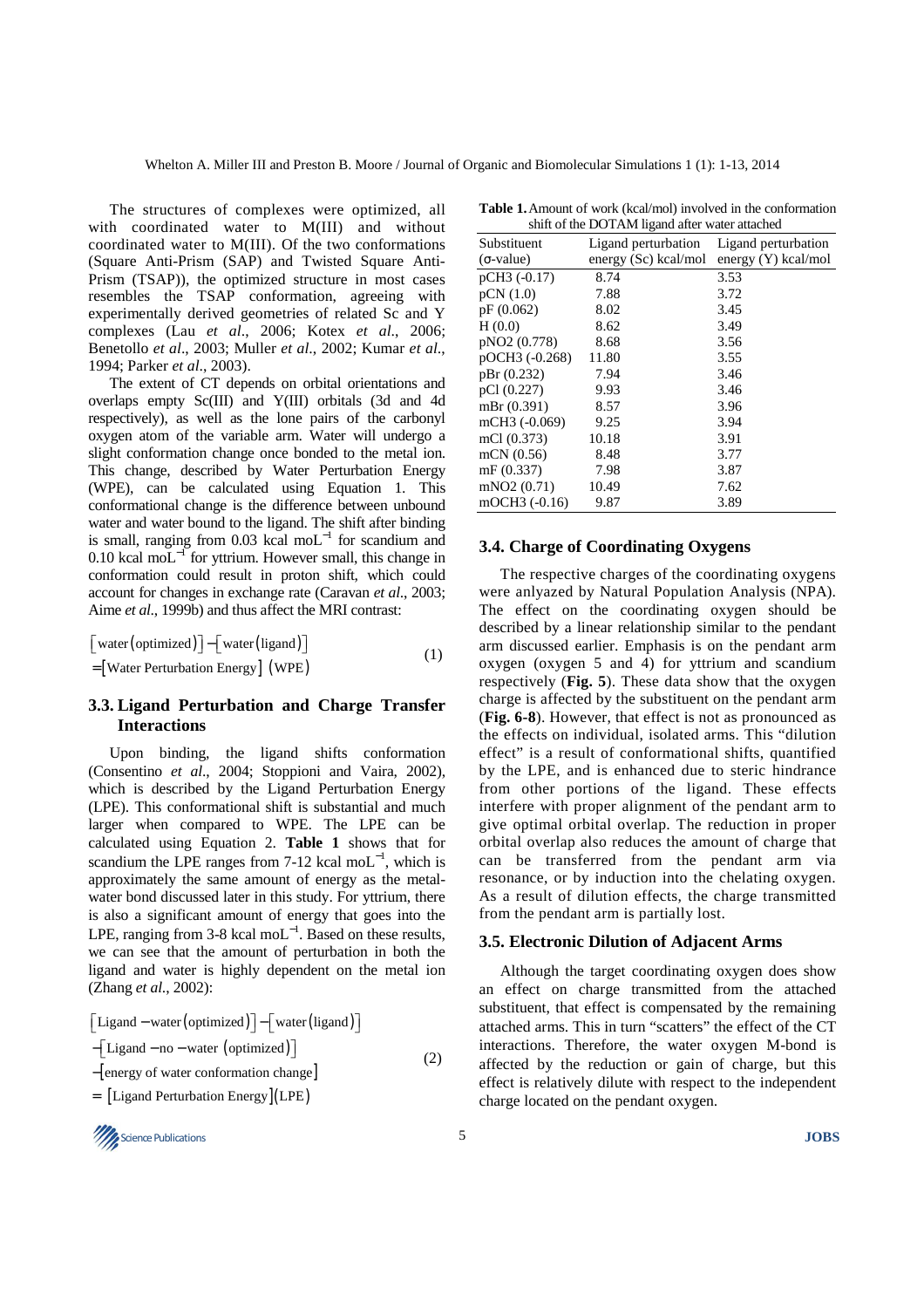

Whelton A. Miller III and Preston B. Moore / Journal of Organic and Biomolecular Simulations 1 (1): 1-13, 2014

**Fig. 5.** General structure of modified Yttrium(III)(DOTAM) complexes General structure of modified Scandium(III)(DOTAM) complexes



**Fig. 6.** Natural Population Analysis (NPA) charge distributions with relation to Hammett Constant (σ) of all four coordinating oxygens in the yttrium compounds. Pendant arm oxygen is Oxygen 5.

**Science Publications 5 JOBS JOBS**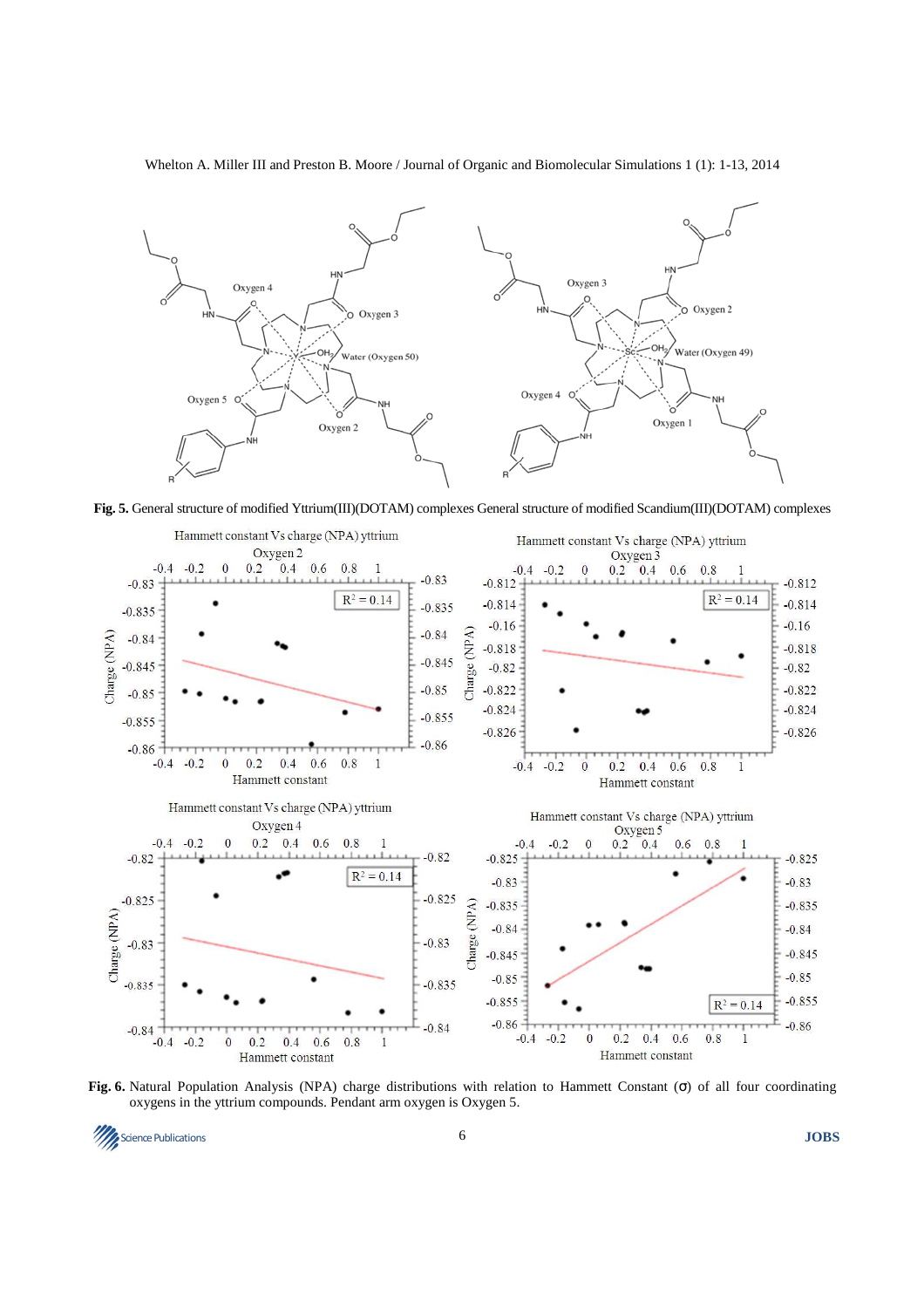

**Fig. 7.** Natural Population Analysis (NPA) charge distributions with relation to Hammett Constant (σ) of all four coordinating oxygens in the Scandium compounds. Pendant arm oxygen is Oxygen 4.



**Fig. 8.** Charge distributions (NPA) with relation to Hammett Constant (σ) on water oxygen for yttrium and scandium

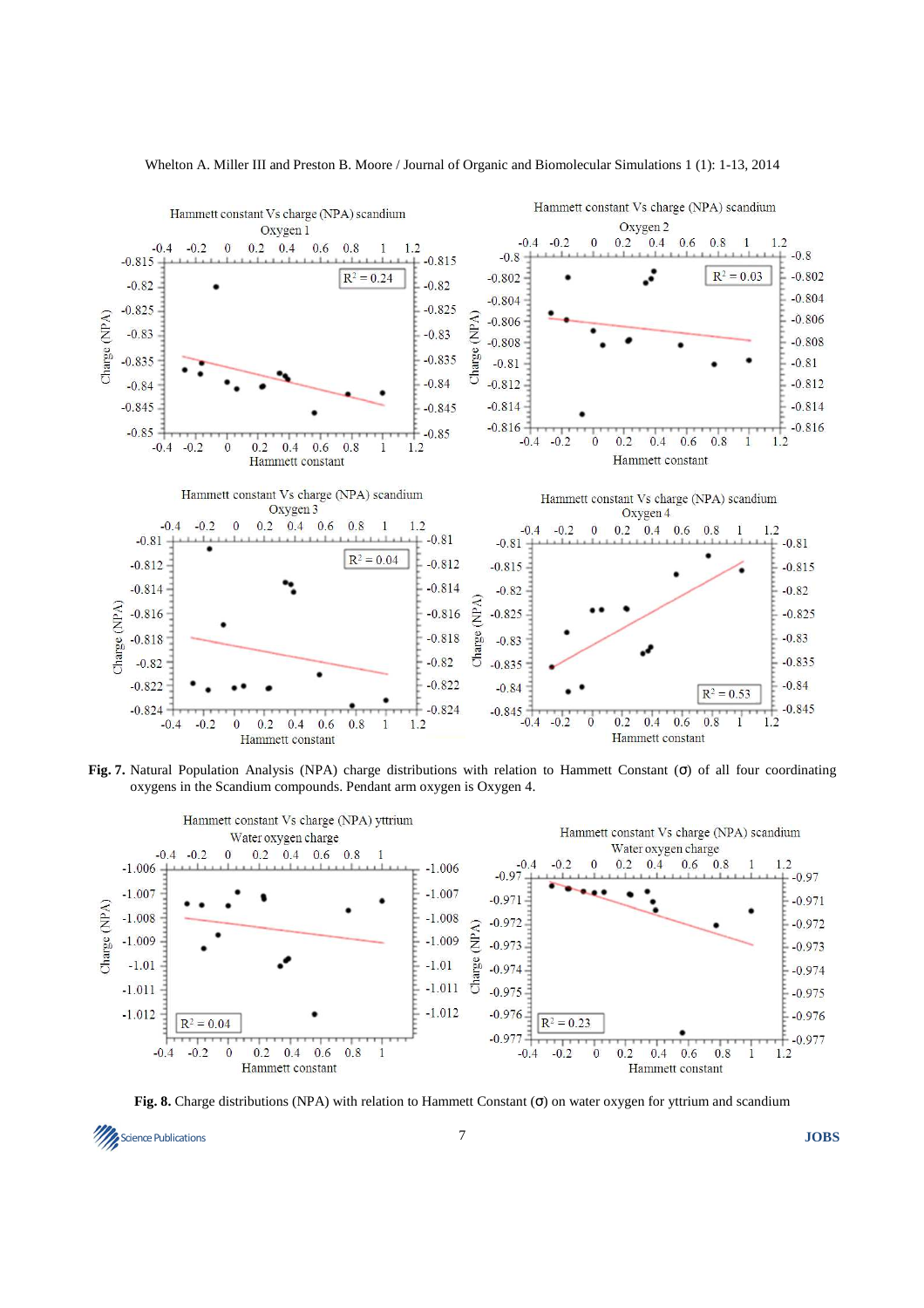### **3.6. NBO Analysis of M(III)(DOTAM) Complexes**

Within the NBO framework, analysis was done on the Charge Transfer (CT) interactions between nearly empty Sc(III) and Y(III) orbitals (3d and 4d respectively) and the donating bond and lone pair NBOs of the carbonyl oxygen atom of the variable arm. The extent of CT depends on orbital orientations and overlaps. Although there is a difference between CT interactions among various substituents, **Table 2** shows that the difference in transfer of energy (kcal/mol) from the Lone Pairs (LPs) of the chelating oxygens into the Lone Pair \* (LP\*) orbitals of the central metal ions are not in conjunction with the relationship to the Hammett Constants. This corresponds to the charge analysis observed in the previous sections, which indicates that CT interactions are almost independent of the substituent. The oxygens from adjacent arms are compensating for the differences in charges in the system.

The chelated metal also compensates for an increase or loss of charge from the pendant or oxygen with charge transfer from the other 3 chelating oxygens. This negates the effect of the substituent on the pendant arm of the complex. Overall, these results highlighs the dilution effect mentioned earlier (**Fig. 9 and 10**).



**Fig. 9.** Charge distributions (NPA) with relation to Hammett Constant (σ) on M(III) ion (yttrium and scandium)



**Fig. 10.** Change in ligand LP to Metal energy with relation to Hammett Constant (σ) on M(III) ion (yttrium and scandium)

**Science Publications S JOBS Science Publications S**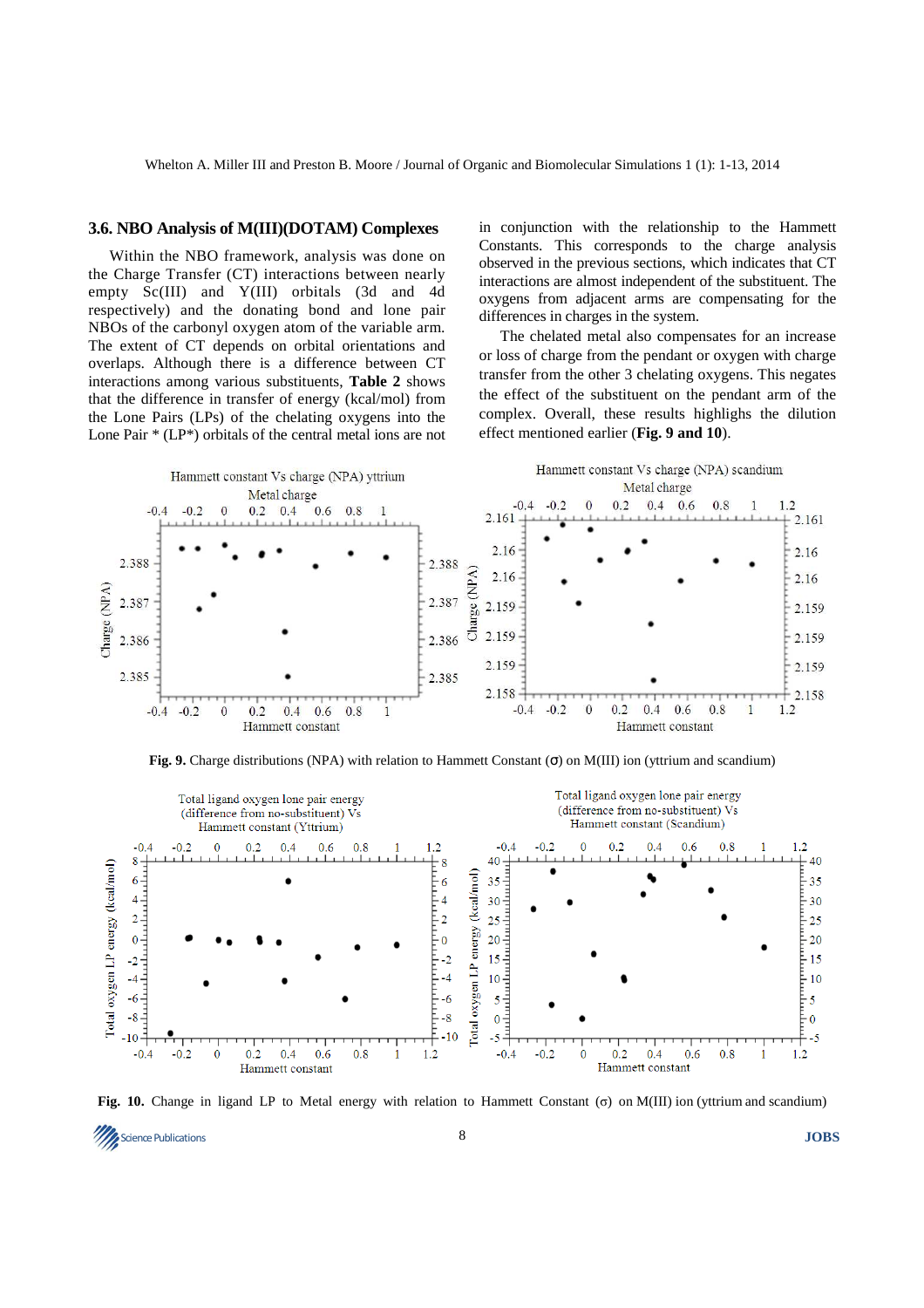

**Fig. 11.** Calculated Isotropic <sup>17</sup>O NMR of bound water with relation to Hammett Constant (σ) on M(III) ion (yttrium and scandium)

|                             | $O(LP)$ to $M(LP^*)$ | $\Delta$ from (H) | $O(LP)$ -> $M(LP^*)$ | $\Delta$ from (H) |
|-----------------------------|----------------------|-------------------|----------------------|-------------------|
| Substituent $(\sigma)$      | (Sc) kcal/mol        | kcal/mol          | $(Y)$ kcal/mol       | kcal/mol          |
| $pCH_3(-0.17)$              | 146.6                | 3.50              | 140.9                | 0.16              |
| pCN(1.0)                    | 161.2                | 18.10             | 140.2                | $-0.53$           |
| pF(0.062)                   | 159.5                | 16.40             | 140.4                | $-0.26$           |
| H(0.0)                      | 143.0                | 0.00              | 140.7                | 0.00              |
| pNO <sub>2</sub> (0.778)    | 168.8                | 25.70             | 139.9                | $-0.77$           |
| $pOCH_3(-0.268)$            | 170.9                | 27.80             | 131.2                | $-9.46$           |
| pBr(0.232)                  | 152.8                | 9.80              | 140.5                | $-0.20$           |
| pCl(0.227)                  | 153.4                | 10.34             | 140.9                | 0.19              |
| mBr $(0.391)$               | 178.4                | 35.38             | 146.7                | 6.02              |
| $mCH3(-0.069)$              | 172.6                | 29.56             | 136.2                | $-4.45$           |
| mCl $(0.373)$               | 179.3                | 36.29             | 136.5                | $-4.15$           |
| mCN (0.56)                  | 182.1                | 39.10             | 138.9                | $-1.79$           |
| mF(0.337)                   | 174.7                | 31.64             | 140.5                | $-0.24$           |
| mNO <sub>2</sub> (0.71)     | 175.6                | 32.61             | 134.7                | $-5.96$           |
| mOCH <sub>3</sub> $(-0.16)$ | 180.5                | 37.45             | 141.0                | 0.28              |

# **Table 2.** Occupancy total energy (kcal/mol) from oxygen Lone Pairs (LP) into scandium and yttrium LP\* based on substituent.

## **4. DISSCUSION**

#### **4.1. Water-Metal Bond Strength**

The bond strength between water and the central metal is partially affected by the CT interactions resulting from the pendant arm. Bond strength is also highly dependent on the geometry of the ligand, resulting from steric interactions and electronic effects from all chelating oxygens. The Metal-Water Bond Strength (MWBS), can be calculated using Equation 3. The LPE (Equation 2 and **Table 1**), can then be removed to highlight the effect of the ligand

conformational shift on the metal-water bond. The ligand conformational shift, which takes place after the water is bound, enhances the strength of the metalwater bond (**Table 3**). The overall metal-water bond strength, although affected by the electronics from the pendant arm, does not correlate well with respect to the Hammett Constant (**Table 3**):

( ) ( ) ( ) Ligand water optimized water ligand energy of water conformation change] [Ligand water removed) [ {Metal Water Bond Strength] MWBS − − − − − = − (3)

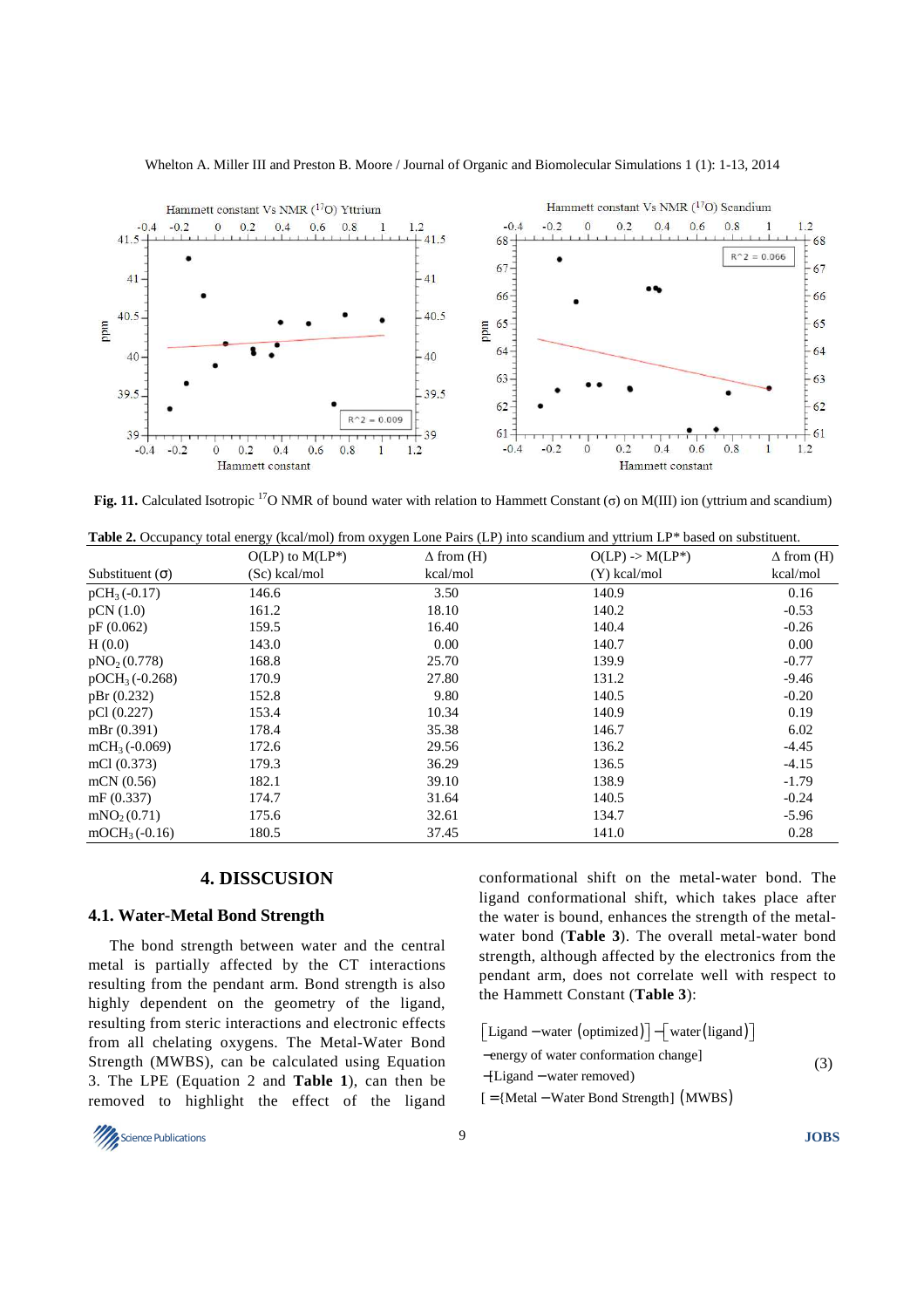|                                | Total m-water bond       | Bond strength without | Total m-water bond      | Bond strength without |
|--------------------------------|--------------------------|-----------------------|-------------------------|-----------------------|
| Substituent ( $\sigma$ -value) | strength $(Sc)$ kcal/mol | $LPE$ (Sc) kcal/mol   | strength $(Y)$ kcal/mol | $LPE(Y)$ kcal/mol     |
| $pCH_3(-0.17)$                 | $-16.35$                 | $-7.61$               | $-20.87$                | $-17.34$              |
| pCN(1.0)                       | $-16.00$                 | $-8.11$               | $-21.56$                | $-17.84$              |
| pF(0.062)                      | $-15.90$                 | $-7.88$               | $-21.02$                | $-17.57$              |
| H(0.0)                         | $-16.36$                 | $-7.74$               | $-20.98$                | $-17.49$              |
| pNO <sub>2</sub> (0.778)       | $-16.90$                 | $-8.22$               | $-21.54$                | $-17.99$              |
| $pOCH_3(.0.268)$               | $-19.31$                 | $-7.51$               | $-20.78$                | $-17.23$              |
| pBr(0.232)                     | $-15.77$                 | $-7.83$               | $-21.02$                | $-17.56$              |
| pCl (0.227)                    | $-17.79$                 | $-7.86$               | $-21.02$                | $-17.56$              |
| mBr(0.391)                     | $-16.27$                 | $-7.70$               | $-21.63$                | $-17.66$              |
| $mCH3 (-0.069)$                | $-16.87$                 | $-7.62$               | $-21.35$                | $-17.41$              |
| mCl $(0.373)$                  | $-17.88$                 | $-7.69$               | $-21.57$                | $-17.66$              |
| mCN (0.56)                     | $-17.19$                 | $-8.71$               | $-22.15$                | $-18.38$              |
| mF(0.337)                      | $-16.44$                 | $-8.46$               | $-21.46$                | $-17.58$              |
| mNO <sub>2</sub> (0.71)        | $-20.39$                 | $-9.90$               | $-27.37$                | $-19.76$              |
| mOCH <sub>3</sub> $(-0.16)$    | $-18.01$                 | $-8.14$               | $-21.81$                | $-17.92$              |

**Table 3.** Water oxygen-metal bound strength kcal/mol for both scandium and yttrium

**Table 4.** Calculated Isotropic <sup>17</sup>O NMR for bound water oxygen

| Substituent                 | Calculated $^{17}$ O NMR<br>water oxygen (Sc) | --- <i>,</i> .--<br>Difference from no<br>substitution (H) | Calculated $^{17}$ O NMR<br>water oxygen $(Y)$ | Difference from no<br>substitution (H) |
|-----------------------------|-----------------------------------------------|------------------------------------------------------------|------------------------------------------------|----------------------------------------|
| $pCH_3(-0.17)$              | 62.61                                         | $-0.20$                                                    | 39.67                                          | $-0.23$                                |
| pCN(1.0)                    | 62.68                                         | $-0.12$                                                    | 40.48                                          | 0.58                                   |
| pF(0.062)                   | 62.79                                         | $-0.01$                                                    | 40.17                                          | 0.27                                   |
| H(0.0)                      | 62.81                                         | 0.00                                                       | 39.90                                          | 0.00                                   |
| pNO <sub>2</sub> (0.778)    | 62.51                                         | $-0.29$                                                    | 40.55                                          | 0.65                                   |
| $pOCH_3(.0.268)$            | 62.03                                         | $-0.78$                                                    | 39.34                                          | $-0.56$                                |
| pBr(0.232)                  | 62.62                                         | $-0.19$                                                    | 40.06                                          | 0.16                                   |
| pCl(0.227)                  | 62.67                                         | $-0.14$                                                    | 40.11                                          | 0.21                                   |
| mBr(0.391)                  | 66.21                                         | 3.40                                                       | 40.45                                          | 0.55                                   |
| $mCH3 (-0.069)$             | 65.79                                         | 2.98                                                       | 40.79                                          | 0.89                                   |
| mCl $(0.373)$               | 66.28                                         | 3.48                                                       | 40.16                                          | 0.16                                   |
| mCN (0.56)                  | 61.18                                         | $-1.63$                                                    | 40.43                                          | 0.53                                   |
| mF(0.337)                   | 66.24                                         | $-3.44$                                                    | 40.03                                          | $-0.13$                                |
| mNO <sub>2</sub> (0.71)     | 61.20                                         | 1.60                                                       | 39.40                                          | 0.49                                   |
| mOCH <sub>3</sub> $(-0.16)$ | 67.32                                         | $-4.51$                                                    | 41.26                                          | $-1.36$                                |

# **4.2. Calculated <sup>17</sup>O NMR of Bound Water**

The bond strength between the water and the central metal ion should be altered according to the electron density of the ligand and the metal ion. This electron density will be reflected in the shielding of the water oxygen nucleus. Shielding can be calculated using quantum mechanics, with the differences reflected in the reported values (**Table 4**). While  ${}^{1}H$ NMR is the most commonly used method to track the bound water, we used  $^{17}$ O NMR. The water exchange rate with respect to substitution pattern can be inferred (Aime *et al*., 1998; Dunand *et al*., 2000; Yazyev and Helm, 2008).

For purposes of comparing changes in shielding as a result a result of CT interactions according to the substituent, the Hammett Constant was again employed. If the shielding of the oxygen is being affected, which should reflect the change in bond strength, there should be a correlation with the Hammett Constant value for each substituent (**Fig. 11**). **Figure 11** shows that although the shielding can be altered by the substituent attached, there is virtually no correlation with the Hammett Constant value for each substituent evaluated.

## **5. CONCLUSION**

The relationship between water exchange and the electronic properties of the ligand is complex. CT interactions from the modified pendant arm are possible, as seen from the separated pendant arm data. Electronwithdrawing groups show a reduced charge on the

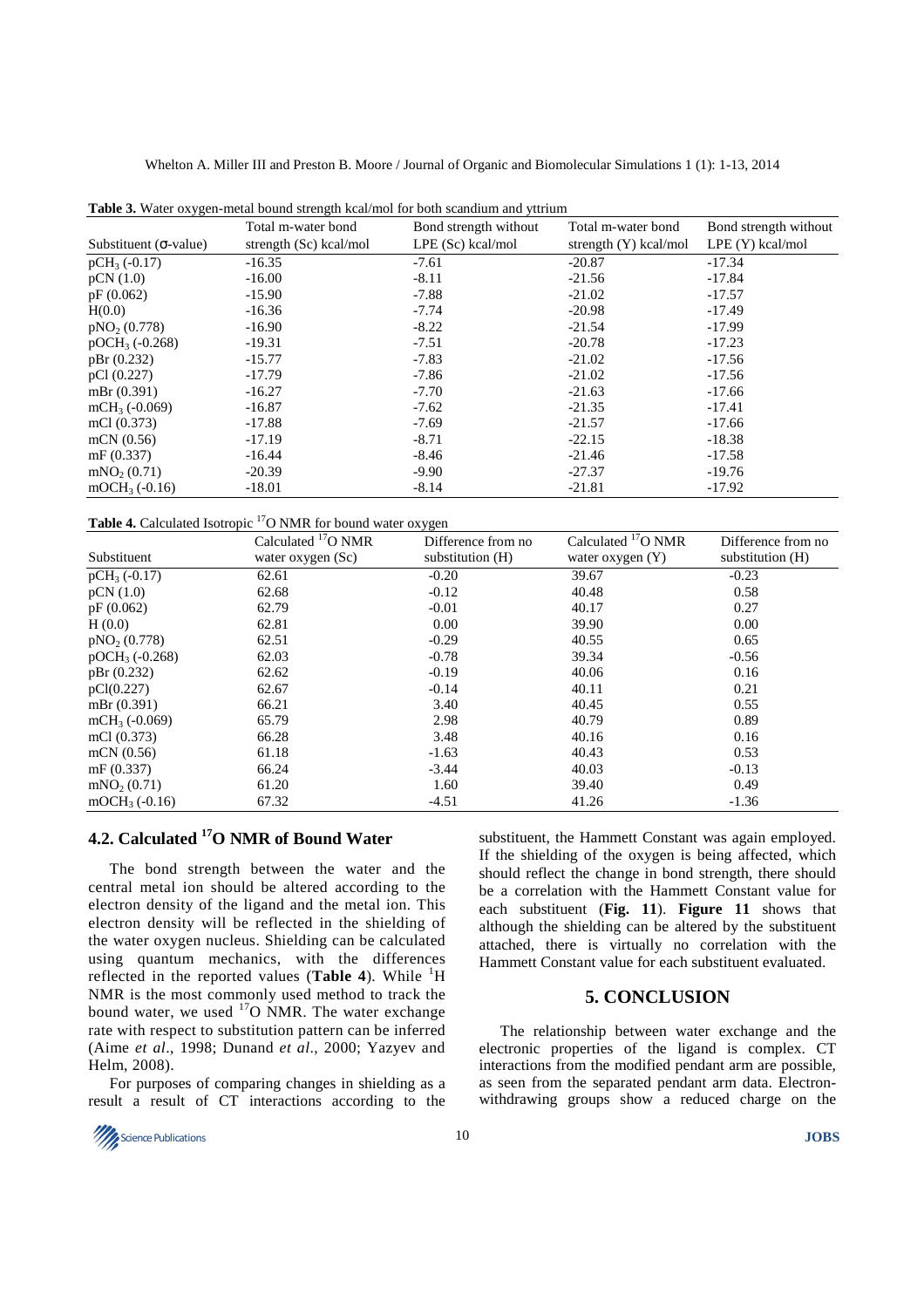chelating oxygen, causing it to become more positive. Conversely, the electron-donating groups show an increased charge on the chelating oxygen, causing it to become more negative. However, the overall effect of these CT interactions becomes diluted because of compensation from the other coordinating oxygens. When compared to the positive slope of the coordinating oxygen from a plot of charge vs. Hammett Constant with respect to the pendant arm (**Fig. 6-8**), the remaining coordinating oxygens have a negative slope. These data indicate that remaining coordinating oxygens have a negative slope, which suggests that remaining coordinating oxygens are contributing their own CT interactions from the modified pendant arm. These results explain why  $17$ O NMR does not show any correlation in shielding or deshielding as a result of CT interactions.

As seen in the calculation of the metal-water bond strength, the conformation of the ligand plays an important role in the strength of the metal-water bond. Therefore, in addition to compensation of charge from the chelating oxygens, the perturbation of the ligand itself when water is attached should be considered. The DOTAM ligand will go through equilibrium between (SAP) and (TSAP) conformations (Aime *et al*., 1994). This shift in equilibrium is accounted for by the shifts of the acetate arms, which coordinate the metal center. This shift in acetate arms will also shift the orbital overlap corresponding to the arms. This shift in orbital overlap will affect the CT interactions. Therefore, CT interactions from pendant arms are highly dependent on the orientation of the pendant arm and the resulting conformer of the contrast agent, in this case DOTAM ligand.

The effect of steric interactions, orbital overlap and charge compensation all have to be taken into account when considering the effects of the water-metal bond interactions taking place in a contrast agent. These total interactions negate the effect of the lone CT interactions as a result of the pendant arm electronics. These factors are important to consider for ligand design and all aspects of the contrast agent. Although electronics do play an important role, the overall consideration of the ligand conformation, solvent shells and other interactions with its environment need to be further investigated for contrast agent design.

## **6. ACKNOWLEDGEMENT**

Thanks to the H.O. West Foundation in support of the West Center for Computational Chemistry and Drug Design. Also, the researchers from the West Center for their continued helpful discussions, in particular Dr. Zhiwei Liu and Dr. Vojislava Pophristic.

## **7. REFERENCES**

- Aime, S., G. Bombieri, F. Benetello and M. Botta, 1999a. A holmium complex of a macrocyclic ligand (DOTA) and its isostructural europium analogue. Acta Crystallogr, C55: 353-356. DOI: 10.1107/S0108270198014450
- Aime, S., A. Barge, M. Botta, A. DeSousa and D. Parker, 1998. Direct NMR Spectroscopic Observation of a Lanthanide-Coordinated waater molecule whoes exchange rate is dependent of the conformation of the complexes. Angew. Chem. Int. Ed., 37: 2673- 2674. DOI: 10.1002/(SICI)15213773(19981016)37:19<2673::A

ID-ANIE2673>3.0.CO;2-# Aime, S., J.R. Morrow, C.H. Lake and M.R. Churchill,

- 1994. Lanthanide (m) tetraamide macrocyclic complexes as synthetic ribonucleases: Strucutre and catalytic properties of [La(tcmc)(CF3S03)(EtOH)(CF,S03). Ang. Chem. Int. Ed. Engl., 33: 773-775. DOI: 10.1002/anie.199407731
- Aime, S., M. Botta, M. Fasano and E. Terreno, 1999b. Prototropic and water-exchange processes in aqueous solutions of Gd(III) chelates. Acct. Chem. Res., 32: 941-949. DOI: 10.1021/ar/970300u
- Becke, A.D., 1993. A new mixing of hartree-fock and local density-functional theories. J. Chem. Phys., 98: 1372-1372. DOI: 10.1063/1.464304
- Benetollo, F., G. Bombieri, L. Calabi, S. Aime and M. Botta, 2003. Structural variations across the lanthanide series of macrocyclic DOTA complexes: Insights into the design of contrast agents for magnetic resonance imaging. Inorg. Chem., 42: 148- 157. DOI: 10.1021/ic025790n
- Campanelli, A.R., A. Domenicano and F. Ramondo, 2003. Electronegativity, resonance and steric effects and the structure of monosubstituted benzene rings: An ab initio MO study. J. Phys. Chem. A, 107: 6429-6440. DOI: 10.1021/jp030031r
- Caravan, P., A.V. Astashkin and A.M. Raitisimring, 2003. The Gadolinium(III)-water hydrogen distance in MRI contrast agents. Inorg. Chem., 42: 3972- 3974. DOI: 10.1021/ic034414f
- Caravan, P., J.J. Ellison, T.J. McMurray and R.B. Lauffer, 1999. Gadolinium (III) Chelates as MRI contrast agents: Structure, dynamics and applications. Chem. Rev., 99: 2293-2352. DOI: 10.1021/cr980440x

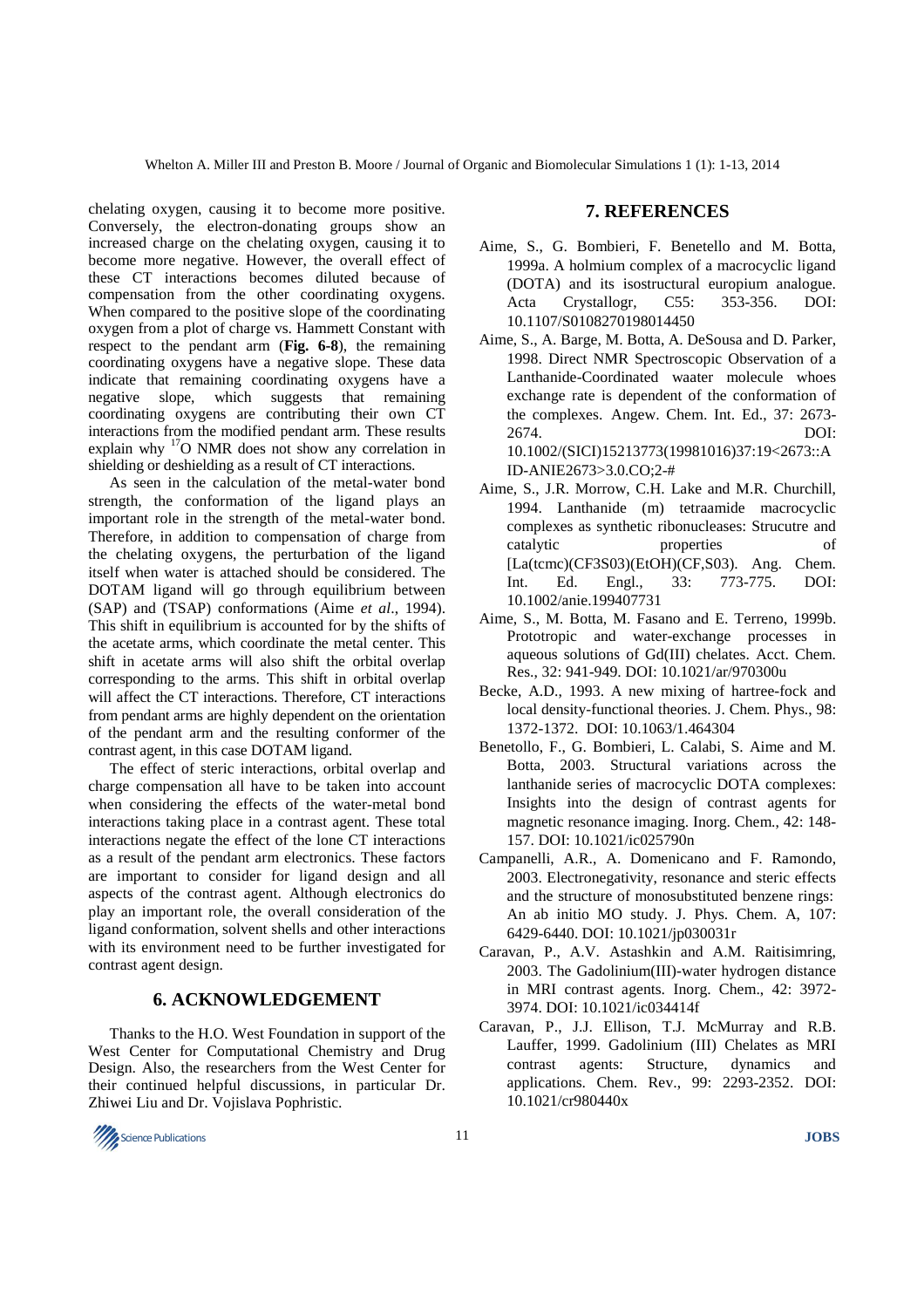- Consentino, U., D. Pitea, G. Moro, V. Barone and A. Villa *et al*., 2004. Theoretical investigation into the influence of conformational equilibria on the waterexchange process in magnetic resonance imaging contrast agents. Theor. Chem Acc., 111: 204-209. DOI: 10.1007/s00214-003-0525-4
- Dunand, F.A., S. Aime and A.E. Merbach, 2000. First 17O NMR observation of coordinated water on both isomers of [Eu(DOTAM)(H2O)]3+: A direct access to water exchange and its role in the isomerization. J. Am. Chem. Soc., 122: 1506-1512. DOI: 10.1021/ja993204s
- Dunning, T.H. Jr. and P.J. Huzinaga, 1976. Modern Theoretical Chemistry. 1st Edn., New York.
- Elango, M., R. Parthasarathi, G.K. Narayanan, A. Sabeelullah and U. Sarkar *et al*., 2005. Relationship between electrophilicity index, Hammett constant and nucleus-independent chemical shift. J. Chem. Sci., 117: 61-65. DOI: 10.1007/BF02704362
- Frisch, M., 2004. Gaussian03. Gaussian, Inc.: Wallingford CT.
- Furet, E., K. Costuas, P. Rabiller and O. Maury, 2008. On the sensitivity of f electrons to their chemical environment. J. Am. Chem. Soc., 130: 2180-2183. DOI: 10.1021/ja073224r
- Glendening, E.D., J.K. Badenhoop, A.E. Reed, J.E. Carpenter and J.A. Bohmann *et al*., 2001. Theoretical Chemistry Institute. University of Wisconsin.
- Gross, K. and P.G. Seybold, 2001. Comparison of quantum chemical parameters and hammett constants in correlating pKa values of substituted anilines. J. Org. Chem., 66: 6919-6925. DOI: 10.1021/jo010234g
- Gung, B.W., Y. Zou, Z. Xu, J.C. Amicangelo and D.G. Irwin *et al*., 2008. quantitative study of interactions between oxygen lone pair and aromatic rings: Substituent effect and the importance of closeness of contact. J. Org. Chem., 73: 689-693. DOI: 10.1021/jo702170j
- Hammett, L.P., 1937. The effect of structure upon the reactions of organic compounds. benzene derivatives. J. Am. Chem. Soc., 59: 96-103. DOI: 10.1021/ja01280a022
- Hay, P.J. and W.R. Wadt, 1985a. Ab initio effective core potentials for molecular calculations: Potentials for the transition metal atoms Sc to Hg. J. Chem. Phys., 82: 270-283. DOI: 10.1063/1.448799
- Hay, P.J. and W.R. Wadt, 1985b. Ab initio effective core potentials for molecular calculations. Potentials for K to Au including the outermost core orbitals. J. Chem. Phys., 82: 299-299. DOI: 10.1063/1.448975
- Hollingsworth, C.A., P.G. Seybold and C.M. Hadad, 2002. Substituent effects on the electronic structure and pKa of benzoic acid. Int. J. Quant. Chem., 90: 1396-1403. DOI: 10.1002/qua.10362
- Ilieva, S., B. Hadjieva and B. Galabov, 2002. Theory supplemented by experiment. electronic effects on the rotational stability of the amide group in psubstitued acetanilides. J. Org. Chem., 67: 6210- 6215. DOI: 10.1021/jo025791x
- Kotex, J., J. Rudovsky, P. Herman and I. Lukes, 2006. Three in One: TSA, TSA' and SA units in one crystal structure of a yttrium(III) complex with a monophosphinated H4dota analogue. Inorg. Chem., 45: 3097-3102. DOI: 10.1021/ic060006a
- Kumar, K., C.A. Chang, L.C. Francesconi, D.D. Dischino and M.F. Malley *et al*., 1994. Synthesis, stability and structure of gadolinium (III) and yttrium (III) macrocyclic poly (amino carboxylates). Inorg. Chem., 33: 3567-3575. DOI: 10.1021/ic00094a021
- Lau, E.Y., F.C. Lightstone and M.E. Colvin, 2006. Environmental effects on the structure of metal ion-DOTA complexes: An ab initio study of radiopharmaceutical metals. Inorg. Chem., 45: 9225- 9232. DOI: 10.1021/ic0602897
- Lauffer, R.E., 1987. Paramagnetic metal complexes as water proton relaxation agents for NMR imaging theory and design chemical. Review, 87: 901-927. DOI: 10.1021/cr00081a003
- Lee, C., W. Yang and R.G. Parr, 1988. Development of the Colle-Salvetti correlation-energy formula into a functional of the electron density. Phys. Rev., 37: 785-789. DOI: 10.1103/PhysRevB.37.785
- Muller, G., S.D. Kean, D.P. James and P. Riehl, 2002. Temperature and pressure dependence of excitation spectra as a probe of the solution structure and equilibrium theromdynamics of a Eu(III) complex containing a modified DOTA Ligand. J. Phys. Chem., 106: 12349-12355. DOI: 10.1021/jp021747
- Parker, D., H.P. Andrei, S. Batsanov and K. Senanayke, 2003. Structure analysis of nine-coordinate lanthanide complexes: Steric control of the metalwater distance across the series. Inorg. Chem., 42: 8646-8651. DOI: 10.1021/ic030203z